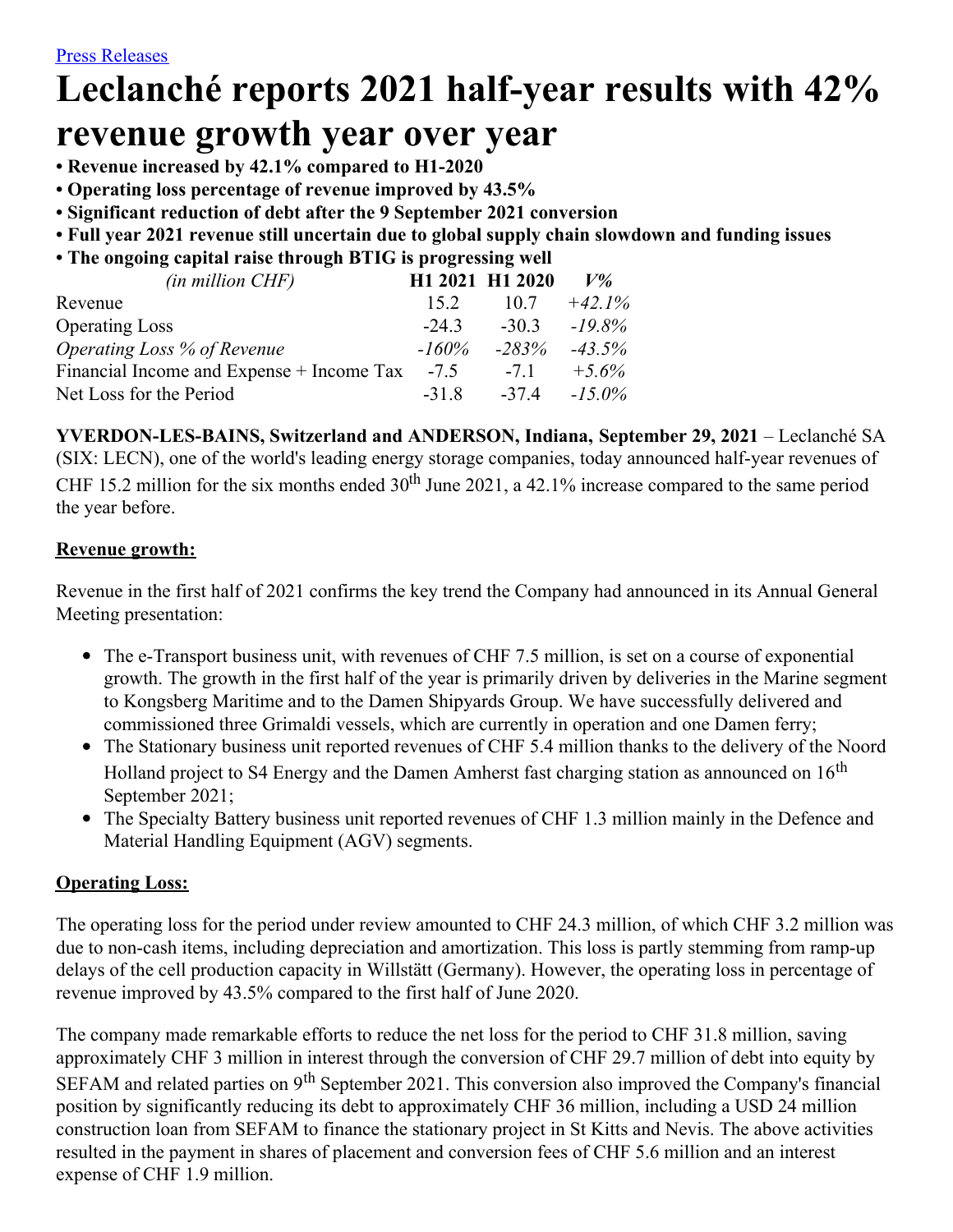Leclanché has continued to take a number of actions to monitor and prevent the effects of the Covid-19 such as health and safety measures for its employees, including physical distancing and the wearing of masks in production areas.

Given the overall decline in demand in various industries as a result of the Covid-19 pandemic, Leclanché is negatively impacted in its commercial expansion to a varying degree between the Business Units. Management is continuously modelling and assessing the situation to adapt and minimize impacts linked to the Covid-19 pandemic.

# **Cost reduction:**

The cost reduction plan launched in September 2020 combined with a tight control of Operating Expenses has allowed the Company to deliver a 27% reduction, excluding Personnel Expenses, which have increased by 4% over the same period.

In electrochemistry R&D, we have continued to focus primarily on cost reduction and are on track to achieve a decrease in cell costs by 2022 through material innovation and process engineering. With the successful launch of the new G-NMC 65 Ah, 220 Wh/kg cells, Leclanché cells are among the best in the industry in terms of combination of energy density and life-cycle.

Further improvements in cell energy density and cost reductions are being addressed through the development of the next generation with higher nickel content cathode materials accompanied by a reduction in cobalt content. These materials are being screened in our laboratories and we have started the preproduction testing which should lead to first production samples in the first half of 2022. In addition to the new cathode materials, we are working on the incorporation of silicon in the anodes to further improve their capacity and energy density.

In the eTransport Business Unit, with the launch of the next-generation battery modules and its automated assembly plant on 15<sup>th</sup> June 2021, the Company has taken a significant step forward in materially increasing the production capacity and reducing cost. The new line allows the Company to reduce the manufacturing labour costs by 80% due to the higher levels of automation and the higher line output. The production capacity will increase sixfold compared to our current capacity, and will, when in full operation, reach an annual output of an estimated 500 MWh (will depend on module configurations and cell chemistries used). This timely expansion will allow for the continuous growth in the rail and specialized commercial vehicle markets where Leclanché is actively securing incremental long-term projects.

In the Stationary Business Unit, with the launch of  $LeBlock^{TM}$  product, the Company has taken the lead in safe and cost-effective Energy Storage Systems enclosures. LeBlock has been designed from its earliest concept stage with the highest demands of safety at both a system level as well as for its operators. Recent industrywide fire incidents emphasize the need for the safe and smart design of battery enclosures. LeBlock's partitioned architecture mitigates a potential fire risk. Beyond that the system is equipped with several stateof-the-art features to ensure the highest level of safety.

Despite the recent commercial successes announced previously, the perspective for the second half of 2021 remains uncertain. Leclanché anticipates delayed deliveries due to:

- The worldwide shortage in electrical and electronic components, cables and plastics with lead time raising from six to 18 months and blockage in the finalization of certain product specifications.
- The request of several key customers who are facing the same supply chain issues. In the Marine segment, a lot of shipyards had to delay their deliveries due to the pandemic.
- Delayed funding: Although Golden Partner and SEFAM are making every effort to fund the Company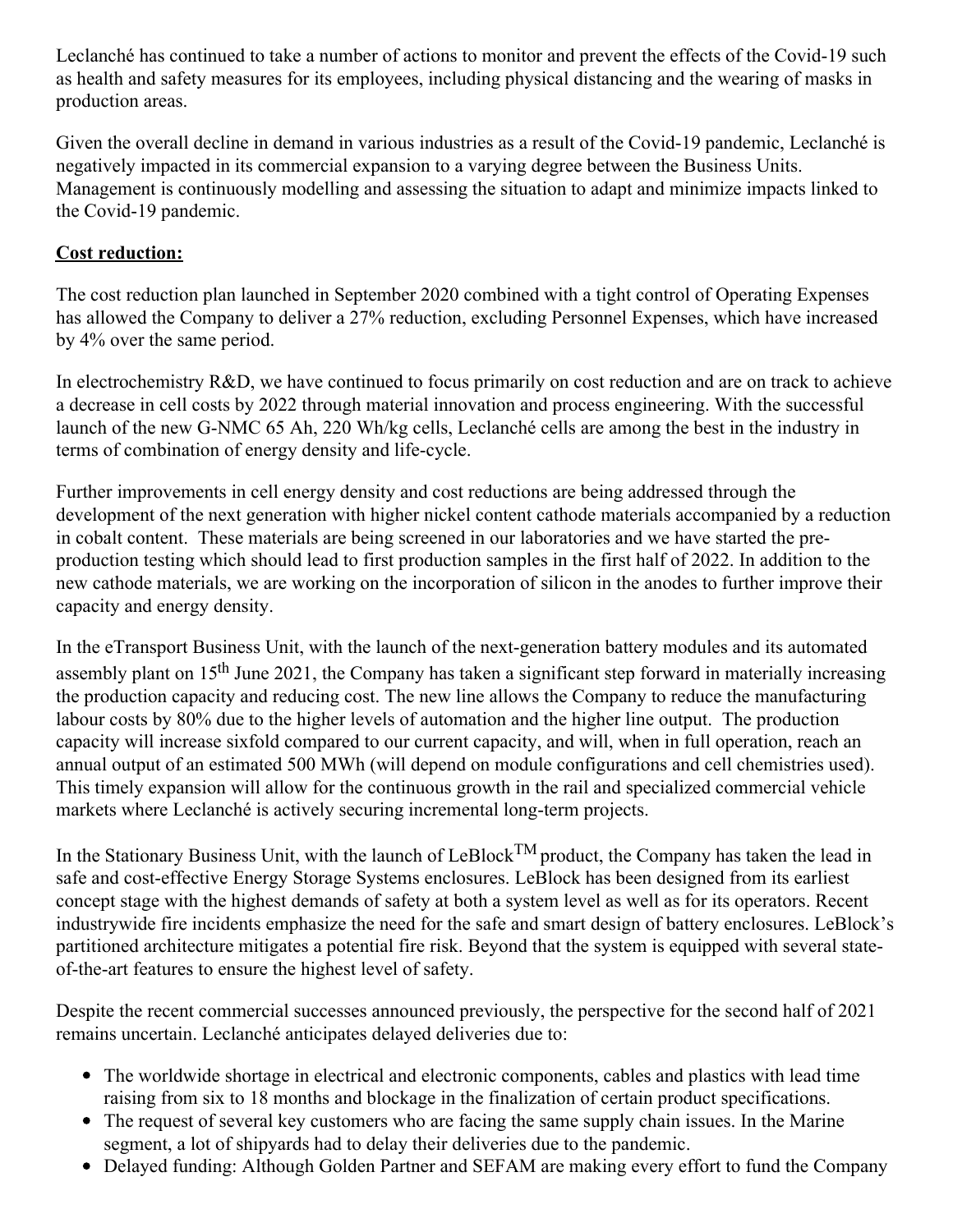until the BTIG-led fundraising initiative is completed, the approved financing structure for 2021 under the Facilitation Agreement announced on  $30<sup>th</sup>$  March 2021, could not be delivered according to the agreed upon schedule due to technical reasons. In addition, the funding included in the Company's budget from other sources has not yet been completed.

Consequently, we believe that achieving the CHF 31 to 35 million revenue guidance issued in June 2021 will be challenging, which could force us to adjust the organisation of our production shifts at the German and Swiss plants.

#### **Significant progress in the ongoing capital raise process**

As communicated at the AGM on  $30<sup>th</sup>$  June 2021, Leclanché is in active process of raising capital to fully finance its business. We are pleased to report that the Company has received interest from Special Purpose Acquisition Companies ("SPAC") in the USA for its eTransport business. The Company is in the process to receive Letters of Intent ("LoI") from U.S.-listed SPACs in the coming weeks. The Company will provide a separate detailed update, if the Board decides to sign a LOI and grant a limited period of exclusivity to the selected SPAC.

For further details please refer to our 2021 Semi-Annual Report accessible through the following link: <https://www.leclanche.com/investor-relations/financial-reports/>

*Ad hoc announcement pursuant to Art. 53 LR*

## **About Leclanché**

Headquartered in Switzerland, Leclanché SA is a leading provider of high-quality energy storage solutions designed to accelerate our progress towards a clean energy future. Leclanché's history and heritage is rooted in over 100 years of battery and energy storage innovation and the Company is a trusted provider of energy storage solutions globally. This coupled with the Company's culture of German engineering and Swiss precision and quality, continues to make Leclanché the partner of choice for both disruptors, established companies and governments who are pioneering positive changes in how energy is produced, distributed and consumed around the world. The energy transition is being driven primarily by changes in the management of our electricity networks and the electrification of transport, and these two end markets form the backbone of our strategy and business model. Leclanché is at the heart of the convergence of the electrification of transport and the changes in the distribution network. Leclanché is the only listed pure play energy storage company in the world, organised along three business units: stationary storage solutions, e-Transport solutions and specialty batteries systems. Leclanché is listed on the Swiss Stock Exchange (SIX: LECN).

SIX Swiss Exchange: ticker symbol LECN | ISIN CH 011 030 311 9

## **Disclaimer**

This press release contains certain forward-looking statements relating to Leclanché's business, which can be identified by terminology such as "strategic", "proposes", "to introduce", "will", "planned", "expected", "commitment", "expects", "set", "preparing", "plans", "estimates", "aims", "would", "potential", "awaiting", "estimated", "proposal", or similar expressions, or by expressed or implied discussions regarding the ramp up of Leclanché's production capacity, potential applications for existing products, or regarding potential future revenues from any such products, or potential future sales or earnings of Leclanché or any of its business units. You should not place undue reliance on these statements. Such forward-looking statements reflect the current views of Leclanché regarding future events, and involve known and unknown risks, uncertainties and other factors that may cause actual results to be materially different from any future results, performance or